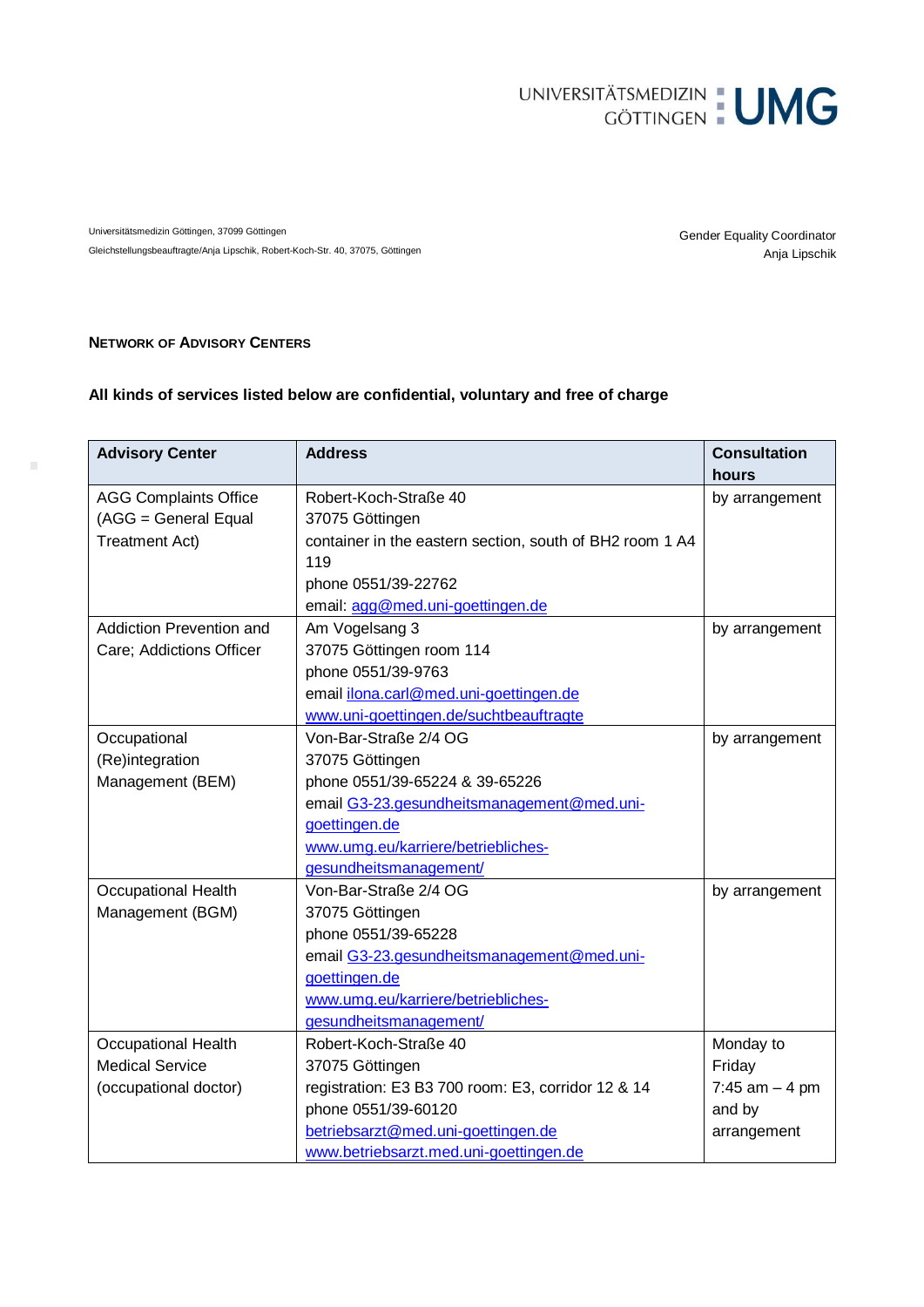UNIVERSITÄTSMEDIZIN : UMG

| Data Protection Officer           | Robert-Koch-Straße 40                               | by arrangement |
|-----------------------------------|-----------------------------------------------------|----------------|
|                                   | 37075 Göttingen                                     |                |
|                                   | container in the eastern section, south of BH2      |                |
|                                   | room 1 A4 119                                       |                |
|                                   | phone 0551/39-22762                                 |                |
|                                   | email datenschutz@med.uni-goettingen.de             |                |
|                                   | www.umg.eu/ueber-uns/vorstand/stabsstellen-         |                |
|                                   | beauftragte/beauftragte/datenschutzbeauftragter/    |                |
| <b>Equal Opportunities Office</b> | Robert-Koch-Straße 40                               | by arrangement |
| - Gender Equality                 | 37075 Göttingen                                     |                |
| Coordinator                       | room E2 B3 104                                      |                |
|                                   | phone 0551/39-69785                                 |                |
|                                   | email gleichstellungsbuero@med.uni-goettingen.de    |                |
|                                   | www.umg.eu/karriere/gleichstellung/                 |                |
| Equal Opportunities Office-       | Consultation room: Robert-Koch-Straße 40            | See open       |
| Department for                    | 37075 Göttingen                                     | consultation   |
| compatibility of work             | room E0 C3 407 (parent-child rooms)                 | hours on the   |
| life/academic studies and         | phone 0551/39-8414                                  | website; also  |
| family life                       | email pauline.hoehlich@med.uni-goettingen.de        | by arrangement |
|                                   | https://www.umg.eu/karriere/familienfreundlichkeit/ |                |
| Pastoral Care (Evangelic          | Robert-Koch-Straße 40                               | by arrangement |
| and Catholic)                     | 37075 Göttingen                                     |                |
|                                   | evangelic: room E0 A2 009                           |                |
|                                   | phone 0551/39-68610                                 |                |
|                                   | email ev.kliniks@med.uni-goettingen.de              |                |
|                                   | catholic: room E0 A2 016                            |                |
|                                   | phone 0551/39-19525                                 |                |
|                                   | email k.seelsorge@med.uni-goettingen.de             |                |
|                                   | prayer room in the corridor to "Bettenhaus 2"       |                |
| <b>Human Resources</b>            | Von-Bar-Straße 2/4 EG                               | by arrangement |
| Development                       | 37075 Göttingen                                     |                |
|                                   | phone 0551/39-64040                                 |                |
|                                   | email g3-25.personalentwicklung@med.uni-            |                |
|                                   | goettingen.de                                       |                |
| Employee Representative           | Robert-Koch-Straße 40                               | by arrangement |
| Committee                         | 37075 Göttingen                                     | accessible by  |
|                                   | container 1 & 2 (behind "Bettenhaus 2")             | phone: Monday  |
|                                   | phone 0551/39-61999                                 | to Thursday 8  |
|                                   | email personalrat@med.uni-goettingen.de             | $am - 4 pm$    |
|                                   | https://personalrat.umg.eu/                         | Friday 8-12    |

 $\sim$